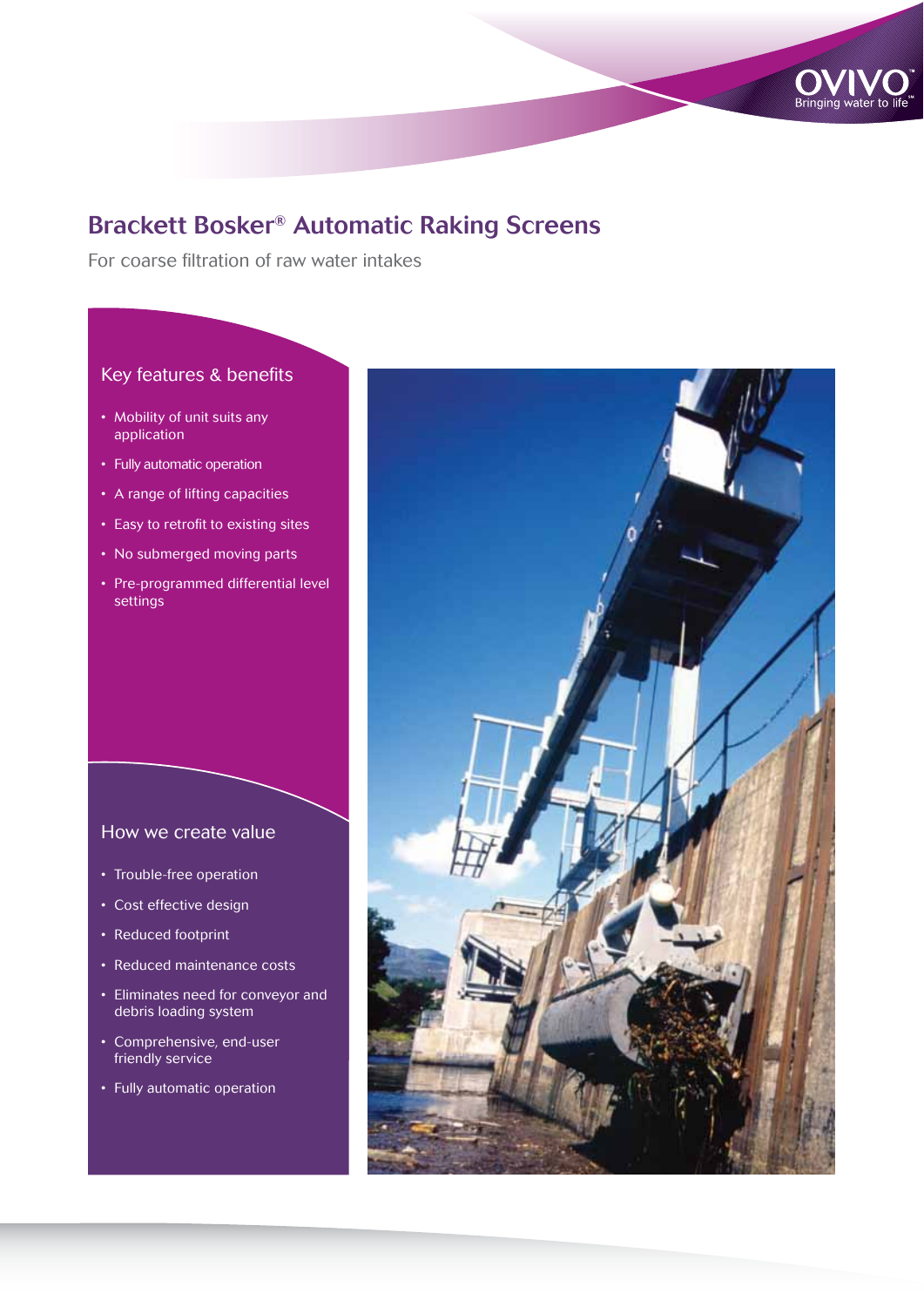The Brackett Bosker® automatic raking screen is designed for a wide range of applications where highly effective bar screen cleaning is required, including power stations (nuclear, fossil and hydro), land and storm drainage pumping stations, and industrial pumping stations. Simplicity of design and efficient debris handling make the raking machine the ideal solution for cost efficient cleaning of single or multiple bar screens.

The Brackett Bosker automatic raking screen has continually evolved since its introduction in 1960, and its success has been reinforced by Ovivo's extensive experience in mechanical water filtration.

Ovivo customizes each Brackett Bosker automatic raking screen to site and application specific parameters. It is simple to retrofit into existing installation, usually with no need for expensive civil modifications.

Today, there are over 1000 successful installations worldwide. It is this unique combination of an efficient design and long-term, in-depth field experience that is your assurance of reliable and economical performance.



#### The Problem

Conventional trashrakes can require complex civil works and large amounts of space to operate, as well as having only limited abilities to remove oversized, awkward debris such as tree trunks, tires, weeds, etc. Conventional rakes also have difficulty removing fibrous material that becomes entwined in the screening bars. These rakes either ride over debris or push debris deeper into the bar screen. compounding the effects of headloss and excessive velocities through the bar screen. Additionally, once a conventional trashrake has removed debris, a second debris handling system is required, adding to costs, complexity and maintenance. Conventional rakes have difficulty raking multiple bar screens, requiring either a rake for each screen or complex, labor-intensive systems to traverse between screens. These rakes have to be manually operated.

#### The Solution

The Brackett Bosker automatic raking screen is a trashrake cubed, adding value by doing the work of three conventional machines – a trashrake, conveyor and debris loading system. There is no need for multiple rakes, conveyor belts or manual handling of debris, substantially reducing costs. Debris is loaded directly into a dump skip or trailer, eliminating the need for additional handling. Open, overhead construction means the screen deck is uncluttered. Our engineers can include bends in the over-head monorail if required, allowing access to multiple screens or remote dump sites. Operation is fast, simple and fully automatic, providing 24-hour coverage in case of nighttime screen blockages.

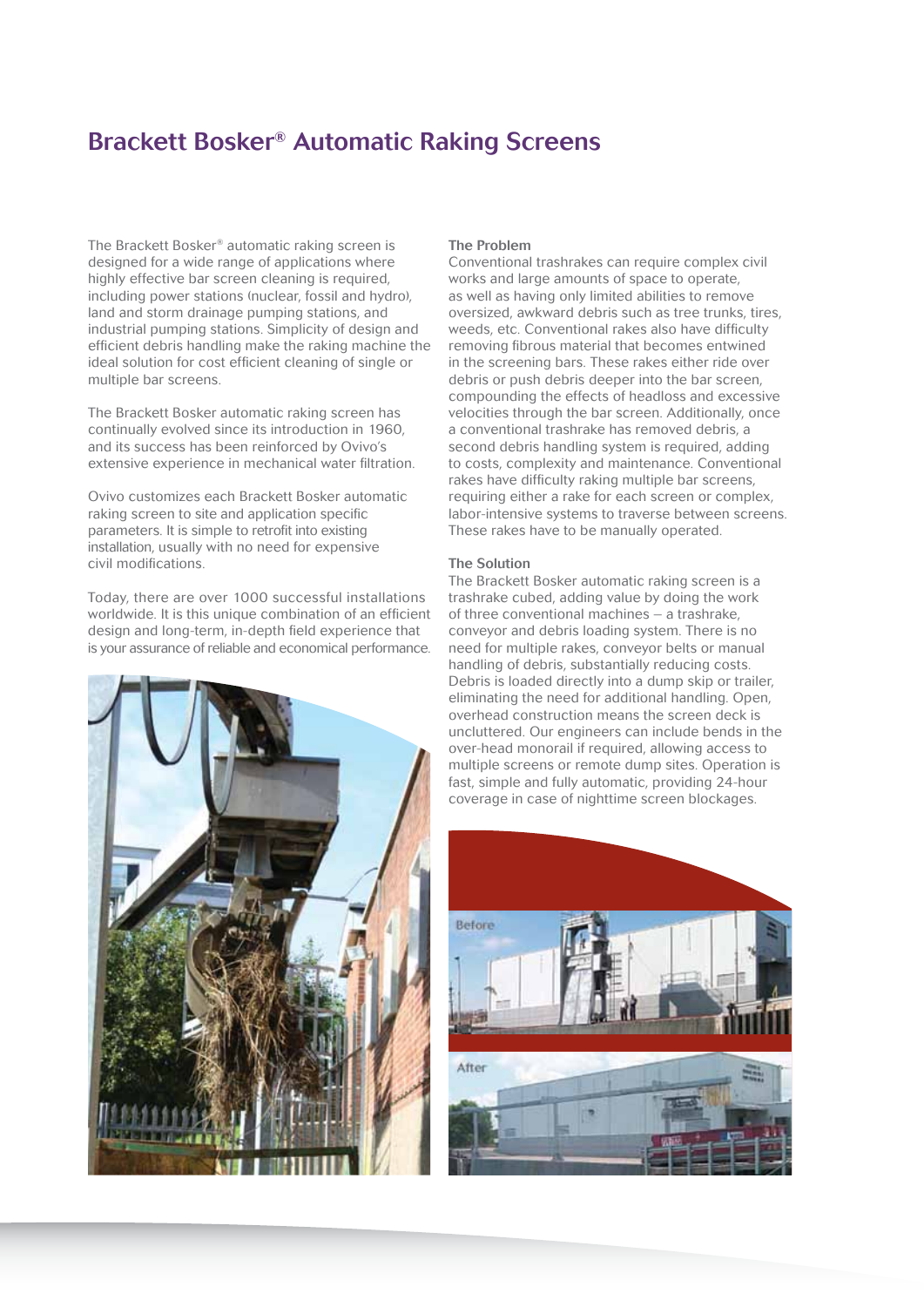

#### Brackett Bosker® Automatic Trashrake features

- The Brackett Bosker monorail system leaves access clear at deck level and optimizes available working area on the screen deck
- Structural supports can be easily positioned at most sites to accommodate the track
- All gearboxes are life-time filled
- Low noise operation for urban sites
- Capacity ranges from 250 to 3000kg safe working load (debris loading)
- • Grippers available in widths of up to 5m
- Barscreen spacing from 12mm to 200mm+
- Intake depths of over 60m can be cleaned
- • Vertical barscreens can be cleaned
- The gripper is generally open sided to allow automatic extraction of debris, such as long tree trunks, and can easily extract awkward debris such as logs, oil drums, pallets and plastic sheets, and ice sheets in colder regions
- Multiple dump areas are selectable
- The monorail track can be curved to achieve remote location dumping
- Travel speeds from 10 to 60m/min are possible on wide screens, reducing overall cleaning cycle times
- • Fully automatic start from pushbutton, time clock, periodic timer, level differential signal and remote signal from telemetry is available. Manual control is available for initial machine set up after installation and for service, repair and overhaul operations only





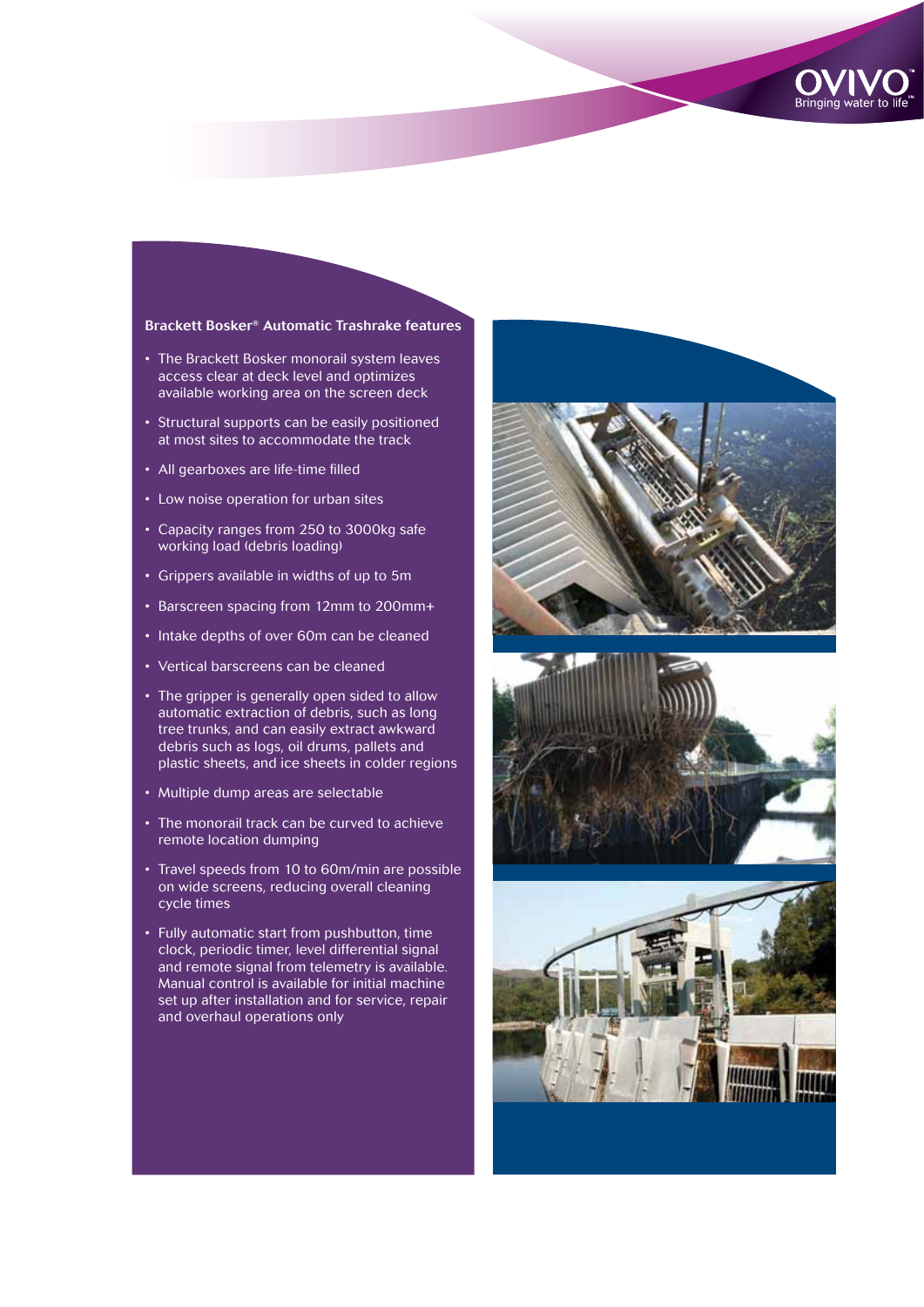## Alternative materials

Grippers can be produced in a variety of materials for different application. These vary from stainless steel, which is suited to seawater and sewage applications due to its non-corrosive properties, to hot-dipped galvanized steel for fresh water environments. A nonspark aluminum-bronze design is a further alternative for sewage plants where non-sparking materials are mandatory.

The supporting framework for the Brackett Bosker automatic raking screen is made from long-lasting hot-dipped tubular galvanized steel sections. This structure is tailored to each installation to optimize available space whilst being aesthetically sympathetic when retrofitted to existing sites. The Automatic Trashrake's framework is mounted to existing floors and walls in order to reduce alterations to civil works.



The Brackett Bosker® Overhead Trashrake operating fully automatically under heavy debris conditions





Ovivo designed, manufactured and installed the above Brackett Bosker® Overhead Trashrake with two machines on a common track each with a 3,000kg lifting capacity

Sewage gripper



The gantry and grab can be designed to suit any layout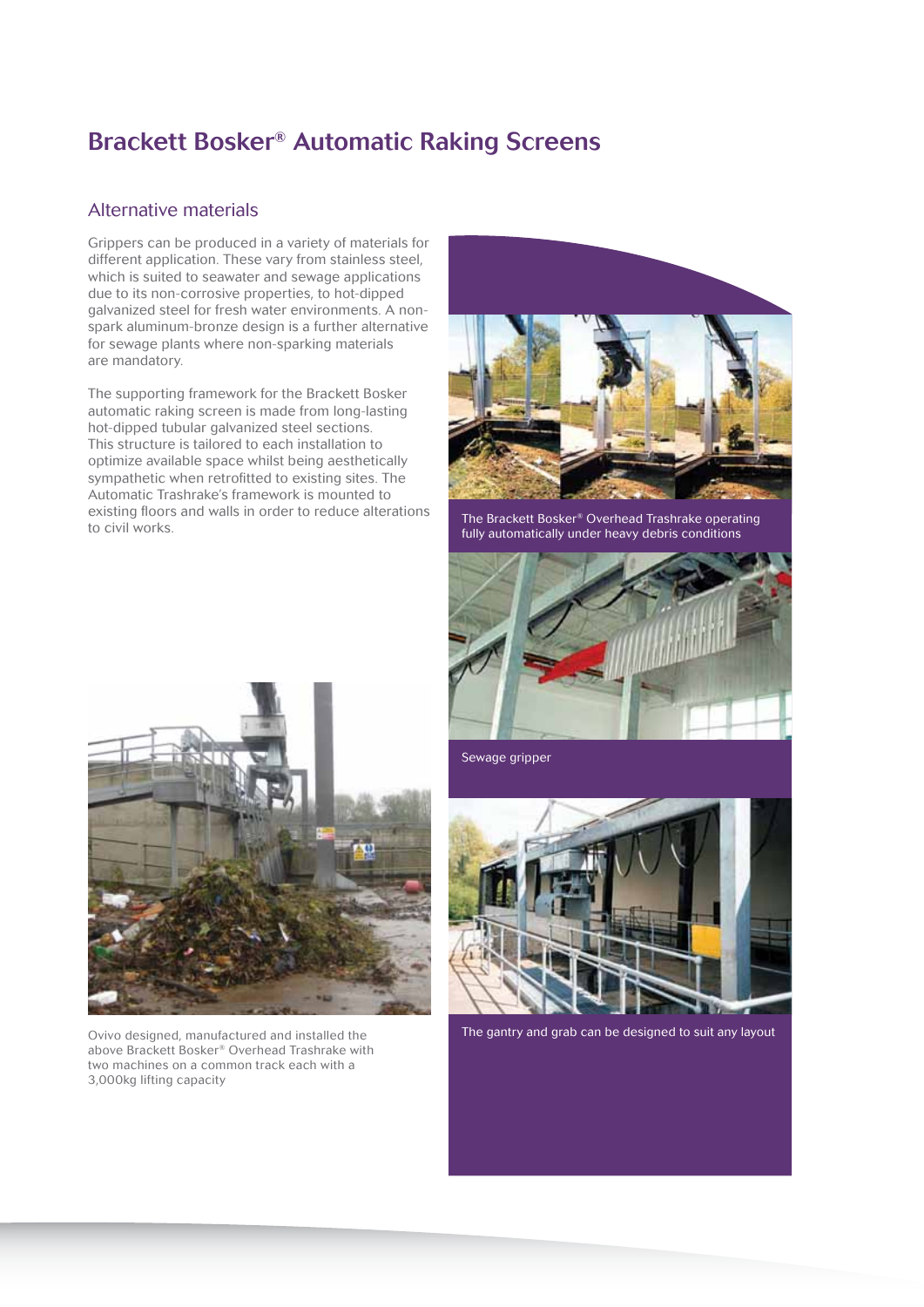

## Managing debris removal

Brackett Bosker automatic trashrakes have been installed at a wide variety of water intakes where a key objective has been the provision of simple and effective coarse screening. Brackett Bosker automatic trashrakes often act as the very first screening stage. They are a vital means of removing a large volume of awkward debris (such as driftwood and tree trunks) from the water and protecting critical power generation equipment or downstream pumps.

For normal applications at slightly smaller plants, a traveling Brackett Bosker automatic trashrakes and trolley assembly can service a multiple screen installation. With either design, the overhead positioning of the Rake's trolley creates the advantage of a clean and entirely accessible screen deck.

#### Protected machinery

Motors for Brackett Bosker automatic raking screens are concealed and protected within the trolley assembly. A hoist motor (which lowers and lifts the rake's gripper) drives through a gearbox to the main hoist shaft. The main lift cables are wound on cable drums fitted to the shaft. The Brackett Bosker automatic trashrake's power pack is a self-contained unit where core components such as the motor, pump, solenoid valve, filters and pressure relief valve can all be easily accessed for maintenance.

The control cabling is routed through the supporting framework. Hydraulic drums, which contain the hoses to the grab's close and open rams, are driven by the main hoist motor with a spring tension system to ensure a constant and equal tension is always maintained. The trolley also contains the traveling motor and hydraulic pack.

Drives are protected within the track assembly. The Brackett Bosker smart design makes operation trouble-free. If, for example, the gripper is unable to submerge due to a large buoyant object it will close and cease to descend, preventing possible cable entanglement. By locating the hoses behind the hoist cables chance of damage by floating debris is reduced.

Mounting the hydraulic cylinders directly on the gripper minimizes the number of submersible moving parts. No moving parts are permanently submerged.

#### How it works

The Brackett Bosker automatic trashrake traverses on a monorail track over the screen and dump areas. Travel speeds are between 10-30m/min. At installations where there is a long track length and a heavy debris loading, a dual travel speed of 30-60m/min would be specified to reduce the overall cleaning cycle time.

- 1. At the start signal the Brackett Bosker automatic raking screen travels to the designated screen area and stops over its first pickup point.
- 2. The gripper descends to the bottom of the screen, collecting debris in its jaws. Cylinders close the gripper and the hoist elevates the gripper and debris to the trolley.
- 3. The trolley and gripper return to the dump area where the gripper opens, releasing debris into the hopper, trailer or other dumpsite.

The Brackett Bosker automatic trashrake then moves back to the second pickup point at the screen, continuing the cycle until the selected screen area is clean.



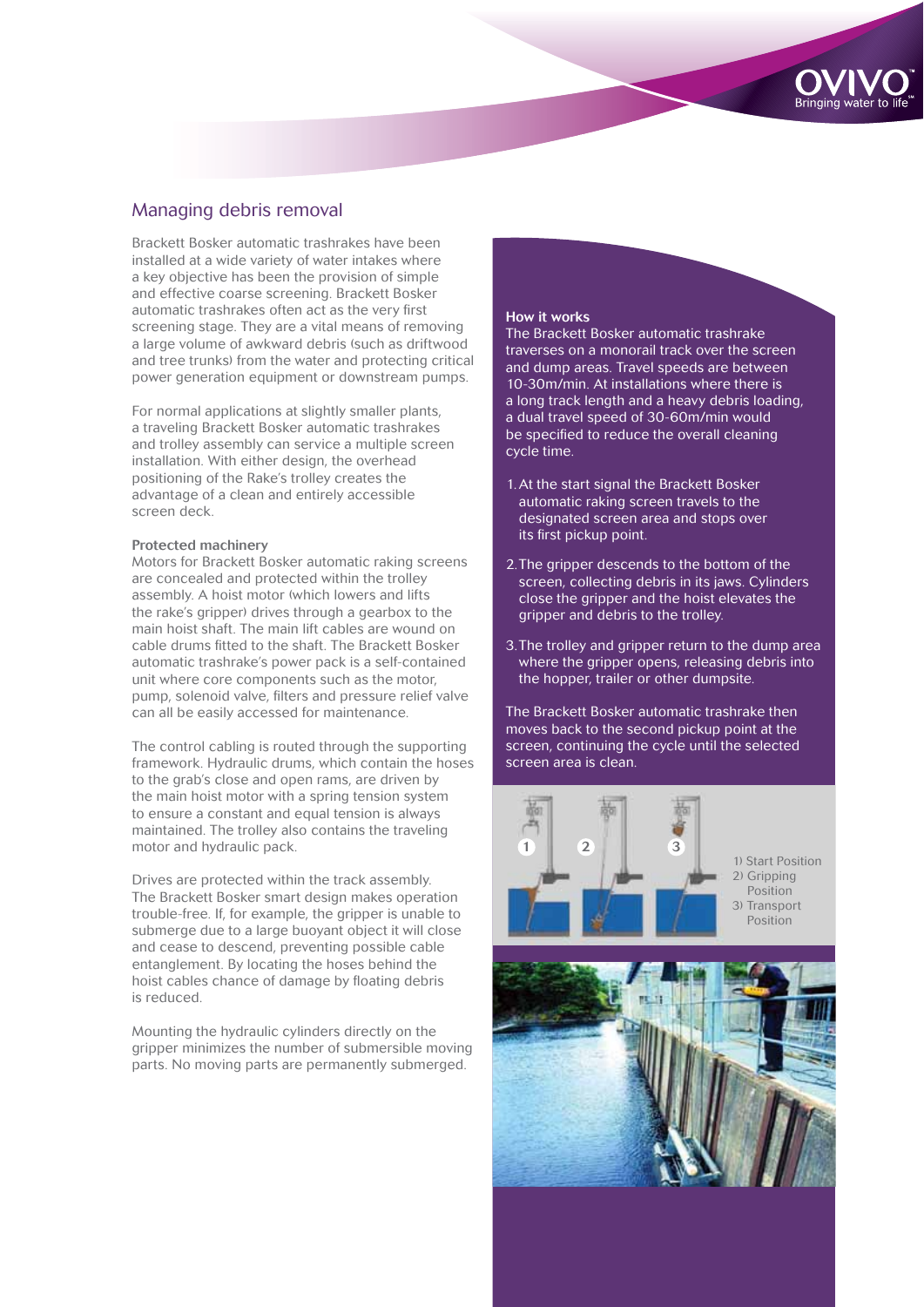## Engineering Services

#### Install, commission, maintain

Ovivo's service engineers can install, commission and maintain all machines. Our team of international engineers will visit sites around the world to advise on all aspects of our products.

Ovivo is able to provide long-term agreements covering spares and maintenance, relieving you of costly overheads by providing trained personnel where and when you need them particularly during planned shut downs.

#### Spare parts

Ovivo retain comprehensive records of all the machines they have built. The records can be accessed quickly on our computerized spare parts database. The spares supplied are genuine, guaranteed and backed by our detailed knowledge of all subsequent modifications or upgrades which may have occurred since the machines were supplied. Our spares managers are available for advice at any time. We can recommend suitable spare parts for both holding on site as strategic spares, and for your long term needs for planned maintenance shut downs. Spares can be supplied ex-works or delivered to site for installation.

#### **Training**

As a supplier of engineered capital equipment, we naturally offer our end users on-site or in-house training courses. We have skilled instructors available, and can train your team in all aspects of equipment use, including detailed instructions for replacing parts, adjustment and monitoring.

The training courses are for individuals on a one-toone basis or for groups of up to eight, either on-site or in our worldwide offices. Contact our spares and service managers for details of the courses available.

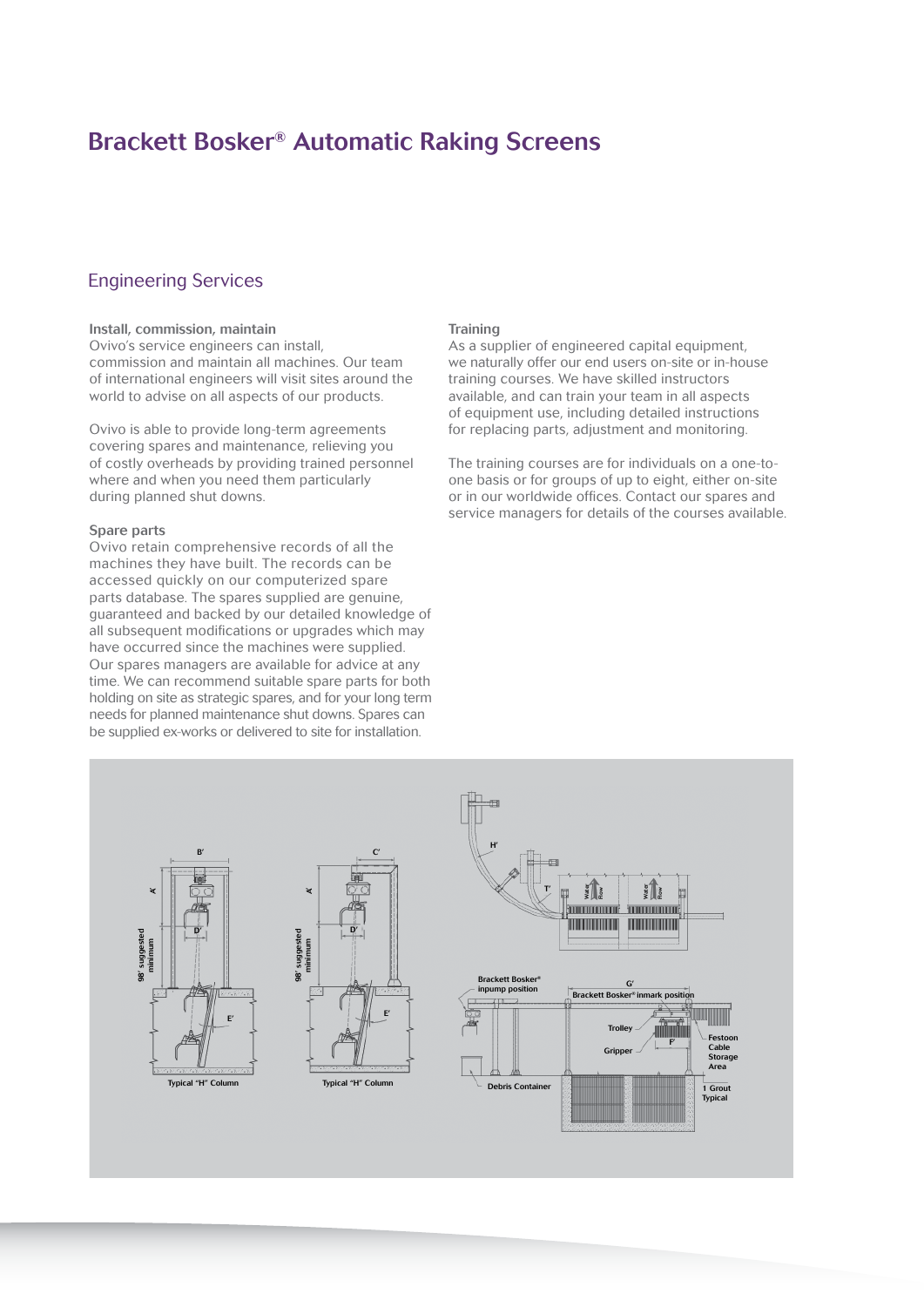## Technical Data

|                                                                                                                             |                                       | Typical Technical Data (Adapted to Site Specifices) |                         |                   |                         |
|-----------------------------------------------------------------------------------------------------------------------------|---------------------------------------|-----------------------------------------------------|-------------------------|-------------------|-------------------------|
| Model                                                                                                                       |                                       | <b>Light Duty</b>                                   |                         | <b>Heavy Duty</b> |                         |
|                                                                                                                             |                                       | Metric                                              | Imperial                | Metric            | Imperial                |
| Safe working load                                                                                                           |                                       | 250 kg                                              | 550 lbs                 | 500kg             | 1100 lbs                |
| Standard Maximum Depths (for greater depths, contact Brackett Green)                                                        |                                       | 7.0m                                                | 40'                     | 15.0m             | 80                      |
| Minimum Bar Spacing (smaller spacings possible woth special "fine screening" grippers, (contact Brackett Green for details) |                                       | 20mm                                                | 0.75''                  | 30mm              | 1''                     |
| Maximum Bar Spacing                                                                                                         |                                       | 100mm                                               |                         | 150mm             |                         |
| <b>Hoist Moter Size</b>                                                                                                     |                                       | $2.2$ kw                                            | 3 HP                    | 4.0kw             | 5.4 HP                  |
| <b>Hoist Lifting Speed</b>                                                                                                  |                                       | 20m/min                                             | 60'/min                 | 20 <sub>m</sub>   | 60'/min                 |
| Trolly Motor Size (straight/curved track)                                                                                   |                                       | 0.37 /2x0.37Kw                                      | .5HP/2 x .5 HP          | 0.37kw            | .5HP/2 x .5 HP          |
| <b>Hydraulic Motor Size</b>                                                                                                 |                                       | $1.5$ kw                                            | 2HP                     | 1.5kw             | 2HP                     |
| Hydraulic Working Pressure (Au)                                                                                             |                                       | 120 bar                                             | 1.300 PSI               | 120 bar           | 1.300 PSI               |
| Weight of Trolley                                                                                                           |                                       | 300-400kg                                           | 800-1000 lbs            | 400-500kg         | 1000-1800 lbs           |
| Weight of Gripper (minimum-maximum)                                                                                         |                                       | 750 <sub>kg</sub>                                   | 1650 lbs                | 1000kg            | 2200 lbs                |
| Typical<br>Dimensional<br>data                                                                                              | A (curved<br>track/straight<br>track) | 2515/2565mm                                         | $8' - 3''$ / $8' - 5''$ |                   | $8' - 3''$ / $8' - 5''$ |
|                                                                                                                             | B                                     | 2050mm                                              | $6' - 9''$              | 2050mm            | $6' - 9''$              |
|                                                                                                                             | C                                     | 965mm                                               | $3'-2''$                | 965mm             | $3'-2''$                |
|                                                                                                                             | D                                     | 890mm                                               | 35''                    | 915mm             | 36"                     |
|                                                                                                                             | E                                     | 10° to 35°                                          | 10° to 35°              | 10° to 35°        | 10° to 35°              |
|                                                                                                                             | $F$ (min/max)                         | 1220/1525mm                                         | 4' / 5'                 | 1525/2440mm       | $5'$ / $8'$             |
|                                                                                                                             | G (max)                               | 10 <sub>m</sub>                                     | 33'                     | 10 <sub>m</sub>   | 33'                     |
|                                                                                                                             | $H$ (min)                             | 5m radius                                           | 16'5" radius            | 5m radius         | 16'5" radius            |

Bringing water to life

|                                                                                                                                |                                       | Typical Technical Data (Adapted to Site Specifices) |                       |                    |                         |
|--------------------------------------------------------------------------------------------------------------------------------|---------------------------------------|-----------------------------------------------------|-----------------------|--------------------|-------------------------|
| Model                                                                                                                          |                                       | <b>Super Duty</b>                                   |                       | <b>Ultra Duty</b>  |                         |
|                                                                                                                                |                                       | Metric                                              | Imperial              | Metric             | Imperial                |
| Safe working load                                                                                                              |                                       | 1000kg                                              | 2200 lbs              | 3000kg             | 6600 lbs                |
| Standard Maximum Depths (for greater depths, contact Brackett Green)                                                           |                                       | 20.0m                                               | 80                    | 23.0m              | 80'                     |
| Minimum Bar Spacing (smaller spacings possible woth special "fine screening" grippers, (contact Brackett Green<br>for details) |                                       | 30mm                                                | 1.5''                 | 40mm               | 1.5''                   |
| Maximum Bar Spacing                                                                                                            |                                       | 150mm                                               |                       | 250mm              |                         |
| <b>Hoist Moter Size</b>                                                                                                        |                                       | 5.5kw                                               | 7.5 HP                | 7.5kw              | 10 HP                   |
| <b>Hoist Lifting Speed</b>                                                                                                     |                                       | 15m                                                 | 50'/min               | 10m                | 35'/min                 |
| Trolly Motor Size (straight/curved track)                                                                                      |                                       | $0.55$ kw                                           | .5HP/2x<br>$.5$ HP    | 2 x 0.75 kw        | $2 \times 1.0$ HP       |
| <b>Hydraulic Motor Size</b>                                                                                                    |                                       | <b>1.5kw</b>                                        | 2HP                   | $1.5$ kw           | 2HP                     |
| Hydraulic Working Pressure (Au)                                                                                                |                                       | 120 bar                                             | 1.300 PSI             | 120 bar            | 1.700 PSI               |
| Weight of Trolley                                                                                                              |                                       | 500-800kg                                           | $1100 - 2200$<br>lbs  | 1000-1500kg        | 2200-3300 lbs           |
| Weight of Gripper (minimum-maximum)                                                                                            |                                       | 1200 <sub>kg</sub>                                  | 2800 lbs              | 1500 <sub>kg</sub> | 3300 lbs<br>2515/2565mm |
| Typical<br>Dimensional<br>data                                                                                                 | A (curved<br>track/straight<br>track) | 2540/2590mm                                         | $8' - 4'' / 8' - 6''$ | 3380/3455mm        | $11'-1$ " / $11'-4$ "   |
|                                                                                                                                | B                                     | 2050mm                                              | $6' - 9''$            | 2135mm             | 7'0''                   |
|                                                                                                                                | C                                     | 965mm                                               | $3'-2''$              | 1040mm             | $3' - 5''$              |
|                                                                                                                                | D                                     | 915mm                                               | 36''                  | 990mm              | 39"                     |
|                                                                                                                                | E                                     | 10° to 35°                                          | 10° to 35°            | 10° to 35°         | 10° to 35°              |
|                                                                                                                                | $F$ (min/max)                         | 1830/2745mm                                         | 6'/9'                 | 2440/4875mm        | 8' / 16'                |
|                                                                                                                                | G (max)                               | 10 <sub>m</sub>                                     | 33'                   | 10 <sub>m</sub>    | 33'                     |
|                                                                                                                                | $H$ (min)                             | 5m radius                                           | 16'5" radius          | 5m radius          | 16'5" radius            |